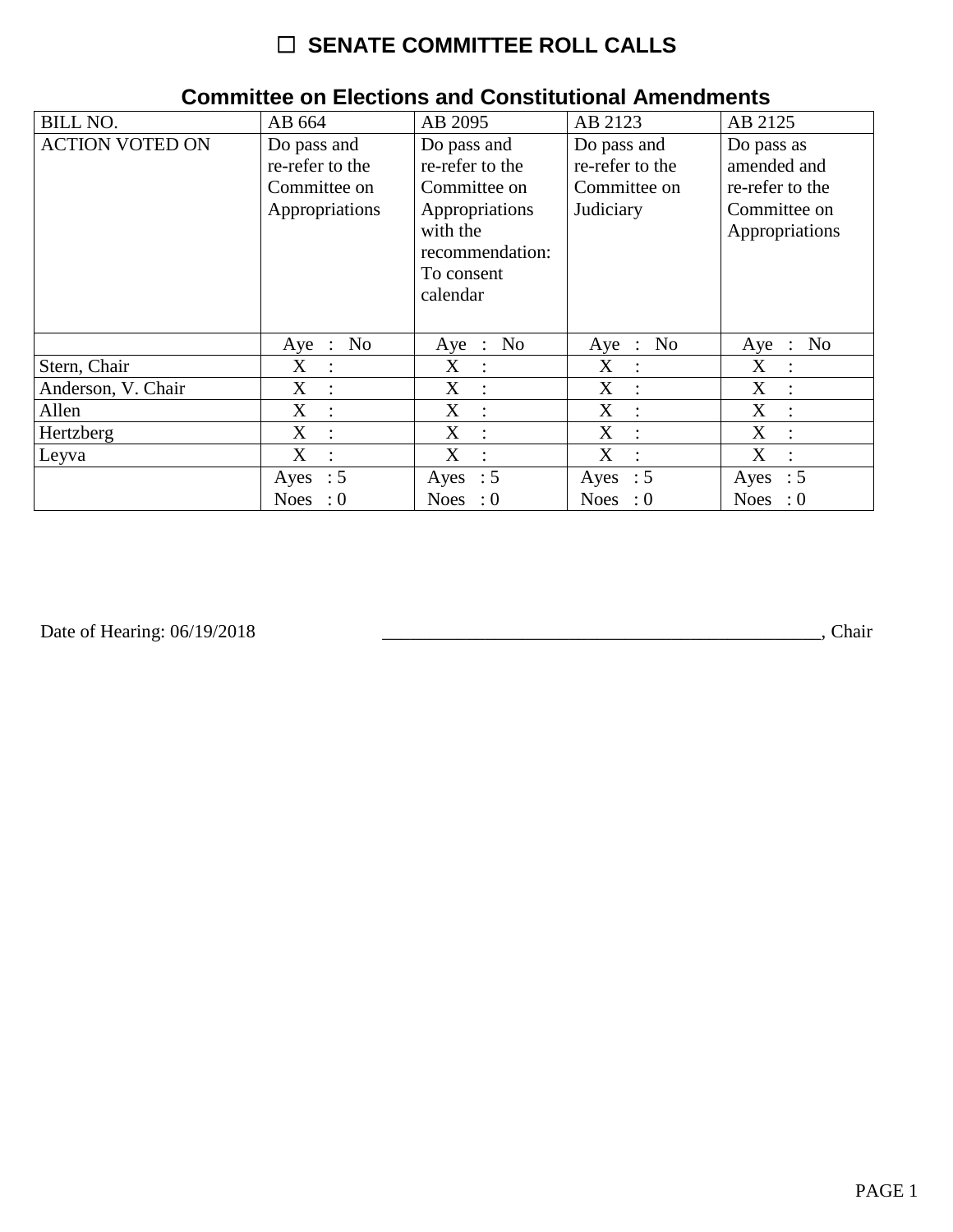| <b>BILL NO.</b>        | AB 2155                       | AB 2172                 | AB 2188              | AB 2218                                       |
|------------------------|-------------------------------|-------------------------|----------------------|-----------------------------------------------|
| <b>ACTION VOTED ON</b> | Do pass and                   | Do pass and             | Do pass and          | Do pass and                                   |
|                        | re-refer to the               | re-refer to the         | re-refer to the      | re-refer to the                               |
|                        | Committee on                  | Committee on            | Committee on         | Committee on                                  |
|                        | Appropriations                | Public Safety           | Appropriations       | Appropriations                                |
|                        | No<br>$Aye$ :                 | N <sub>o</sub><br>Aye : | Aye : No             | N <sub>0</sub><br>Aye<br>$\ddot{\phantom{1}}$ |
| Stern, Chair           | X<br>$\ddot{\cdot}$           | X<br>$\ddot{\cdot}$     | X                    | X<br>$\ddot{\cdot}$                           |
| Anderson, V. Chair     | X                             | X                       | $\boldsymbol{X}$     | X                                             |
|                        | $\ddot{\cdot}$                | ÷                       | $\ddot{\phantom{a}}$ | $\ddot{\cdot}$                                |
| Allen                  | X                             | X                       | X                    | X                                             |
|                        | $\ddot{\cdot}$                | $\ddot{\cdot}$          | $\cdot$ :            | $\ddot{\cdot}$                                |
| Hertzberg              | X                             | X                       | X                    | X                                             |
|                        | $\ddot{\phantom{a}}$          | $\ddot{\phantom{a}}$    | $\cdot$              | $\ddot{\cdot}$                                |
| Leyva                  | X                             | X                       | X                    | X                                             |
|                        | $\ddot{\cdot}$                | $\ddot{\cdot}$          | $\ddot{\phantom{a}}$ | $\ddot{\cdot}$                                |
|                        | Ayes : $4$                    | Ayes : $4$              | Ayes : $4$           | Ayes<br>: 4                                   |
|                        | <b>Noes</b><br>$\therefore$ 1 | Noes : $1$              | Noes : $1$           | <b>Noes</b><br>$\therefore$ 1                 |

## **Committee on Elections and Constitutional Amendments**

Date of Hearing: 06/19/2018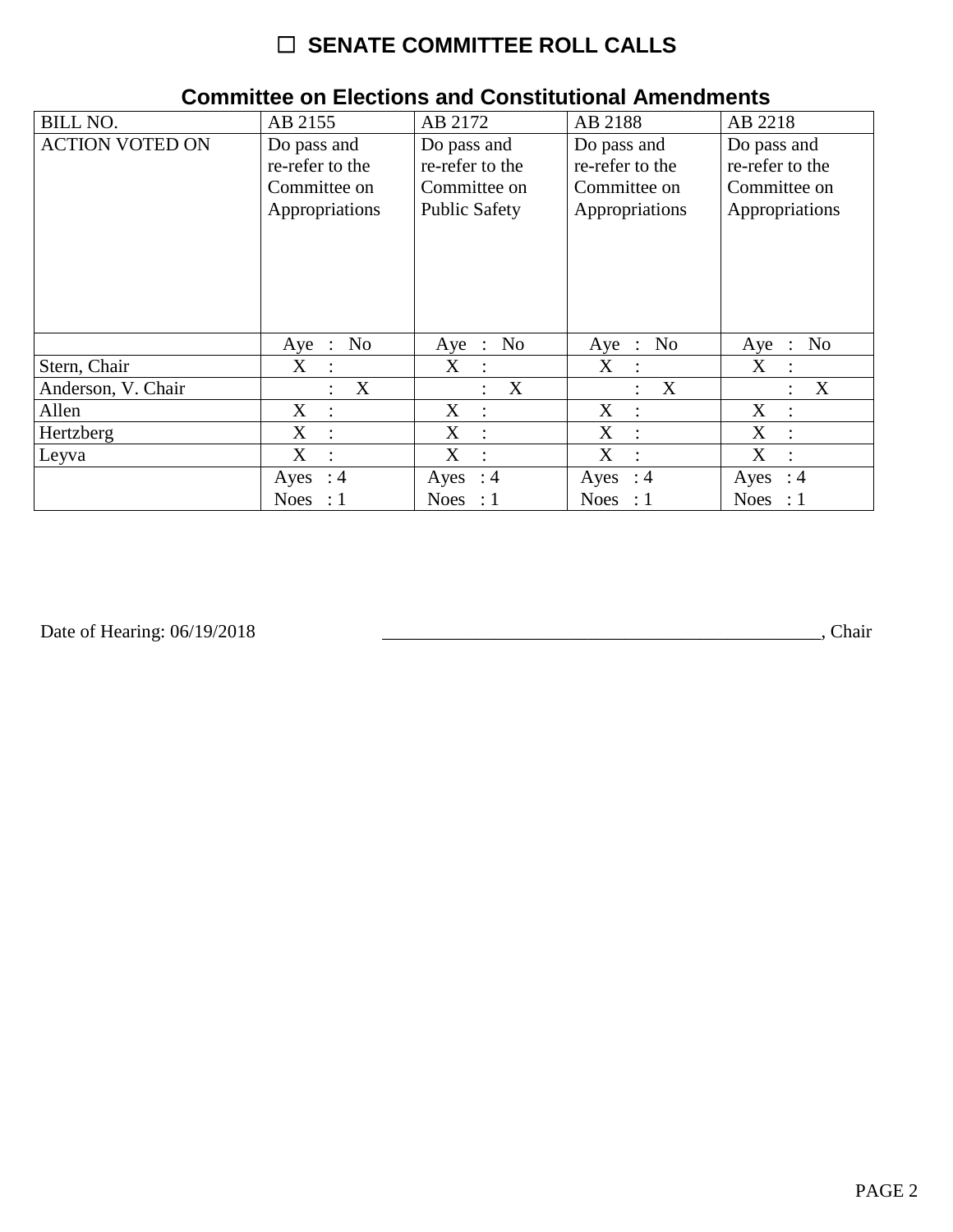| <b>BILL NO.</b>        | AB 2245                                                          | AB 2352                                                                        | AB 2540                                                          | AB 2552                                                          |
|------------------------|------------------------------------------------------------------|--------------------------------------------------------------------------------|------------------------------------------------------------------|------------------------------------------------------------------|
| <b>ACTION VOTED ON</b> | Do pass and<br>re-refer to the<br>Committee on<br>Appropriations | Do pass as<br>amended and<br>re-refer to the<br>Committee on<br>Appropriations | Do pass and<br>re-refer to the<br>Committee on<br>Appropriations | Do pass and<br>re-refer to the<br>Committee on<br>Appropriations |
|                        | N <sub>0</sub><br>$Aye$ :                                        | Aye : No                                                                       | Aye : No                                                         | No<br>Aye<br>$\cdot$ :                                           |
| Stern, Chair           | $X_{\mathcal{E}}$                                                | $X_{\mathcal{L}}$                                                              | X                                                                | X                                                                |
|                        | $\therefore$                                                     | $\ddot{\cdot}$                                                                 | $\sim$ 10 $\sim$                                                 | $\ddot{\phantom{a}}$                                             |
| Anderson, V. Chair     | X                                                                | X                                                                              | X                                                                | X                                                                |
|                        | $\ddot{\phantom{a}}$                                             | ÷                                                                              | $\cdot$ :                                                        | $\ddot{\phantom{a}}$                                             |
| Allen                  | X                                                                | X                                                                              | X                                                                | $\boldsymbol{X}$                                                 |
|                        | $\ddot{\cdot}$                                                   | $\ddot{\cdot}$                                                                 | $\cdot$                                                          | $\ddot{\cdot}$                                                   |
| Hertzberg              | X                                                                | X                                                                              | X                                                                | X                                                                |
|                        | $\ddot{\phantom{a}}$                                             | $\ddot{\phantom{a}}$                                                           | ÷                                                                | $\ddot{\cdot}$                                                   |
| Leyva                  | X                                                                | X                                                                              | X                                                                | X                                                                |
|                        | $\ddot{\cdot}$                                                   | $\ddot{\cdot}$                                                                 | $\ddot{\phantom{a}}$                                             | $\ddot{\cdot}$                                                   |
|                        | Ayes : $5$                                                       | Ayes : $5$                                                                     | Ayes : $5$                                                       | Ayes : $5$                                                       |
|                        | <b>Noes</b><br>$\cdot 0$                                         | Noes : $0$                                                                     | Noes : $0$                                                       | <b>Noes</b><br>$\cdot 0$                                         |

## **Committee on Elections and Constitutional Amendments**

Date of Hearing: 06/19/2018